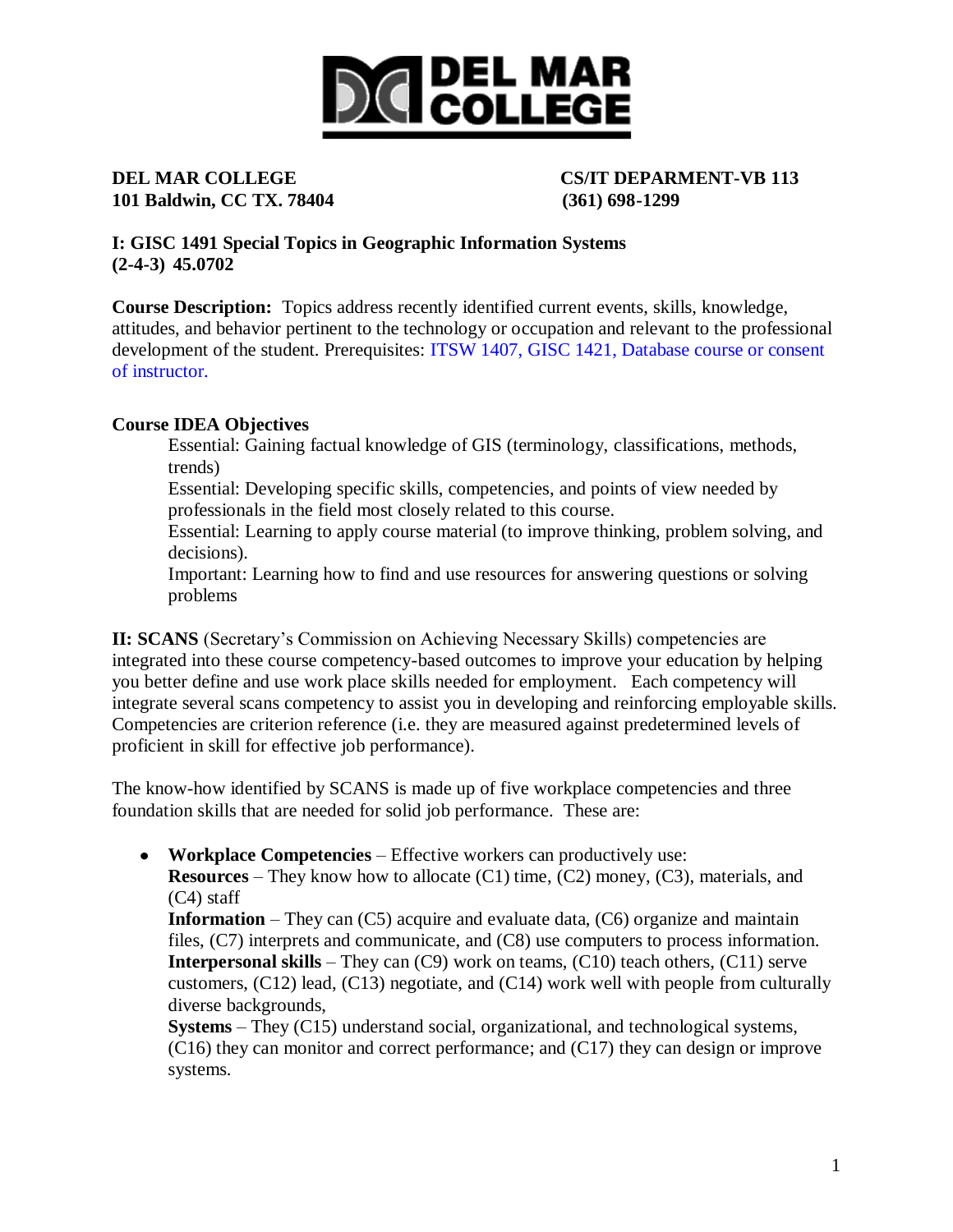# **DICIDEL MAR**<br> **DICOLLEGE**

**Technology** – They can (C18) select equipment and tools, (C19) apply technology to specific tasks and (C20) maintain and troubleshoot equipment.

**Foundation skills** – Competent workers in the high-performance workplace need: **Basic Skills** –  $(F1)$  reading,  $(F2)$  writing,  $(F3)$  arithmetic and  $(f4)$  mathematics,  $(f5)$ listening and (F6) speaking. **Thinking skills** –  $(F7)$  to think creatively,  $(F8)$  to make decisions,  $(F9)$  to solve problems, (F10) to visualize, (F11) the ability to learn, and (F12) to reason. **Personal Qualities** – (F13) individual responsibility, (F14) self-esteem, (F15) sociability, (F16) self-management, and (F17) integrity.

#### **III: Learning Outcomes / Job Skills**

The student will be able to analyze problems, visualize solutions to problems, design and modify programs logic to create workable computer programs or map projects.

#### **Course competencies – Through class interaction reading materials and individual and group study, and laboratory assignments the student will be able to:**

Expanding the User Interfaces in ArcMap, ArcPad and ArcIMS

- A. Understand the use of customized User Interface in GIS systems
- B. Add and Remove toolbars
- C. Obtain code samples
- D. Understand the structure of the development environment
- E. Place Code in the proper place in the development environment
- F. Develop code and assign code to buttons or tools
- G. Understand the use of the normal template, personalized templates and project templates
- H. Installing DLL s
- I. Work with the windows registry to install the components
- J. Develop proper User Interface documenting reporting and presentation of interpreted data
- K. Select a project and create a customized interface
- L. Document the project as outlined by the Instructor
- M. Present the solution to the class

#### **Instructional Strategy – To facilitate mastery of above listed competency. The instructor will be responsible for:**

- 1 Gaining the students attention
- 2 Informing student of objectives
- 3 Stimulate recall of prior knowledge
- 4 Presenting new material
- 5 Providing guided practice
- 6 Eliciting performance
- 7 Providing feedback
- 8 Assessing performance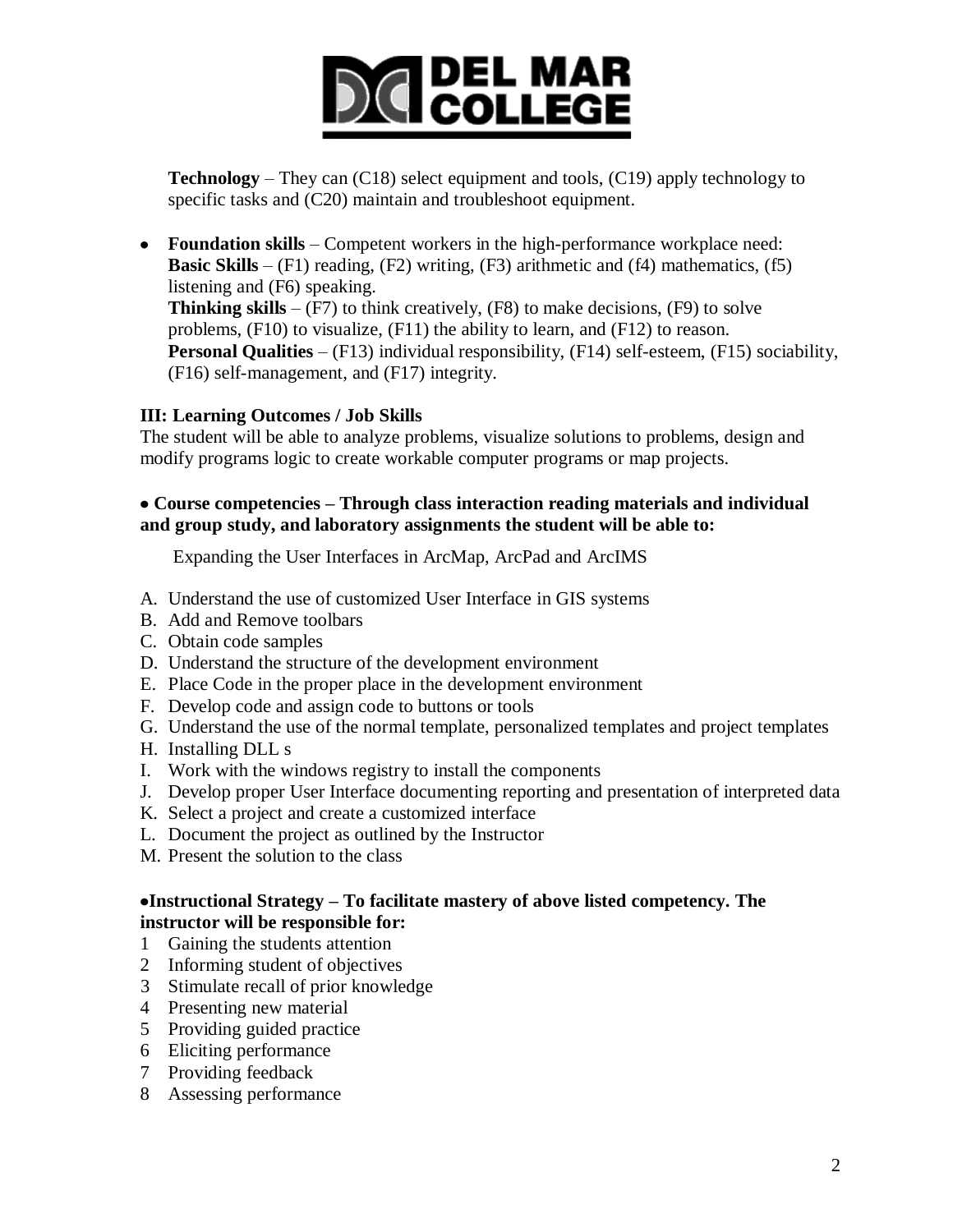# **DICIDEL MAR**<br> **DICOLLEGE**

9 Enhancing retention and transfer of knowledge

#### **Student assignments – To demonstrate mastery of the competency listed above, the student will be responsible for:**

- 1 Completing and achieving a passing grade on unit tests and examinations.
- 2 Attending class, attention to lectures, and completing required reading and on-line materials.
- 3 Completing and submitting assigned projects and homework by due dates.
- 4 Class and group laboratory participation to demonstrate mastery of GIS database use, working with spatial data, use of raster data, and integration of raster data to GIS georeference database.
- 5 Completing and achieving a passing grade in a comprehensive final examination.

 **Additions to Course Goals (Learning Outcomes (LOs) based on Key Activities (KAs) under Critical Work Functions (CWF) in the Geographic Information System (GIS) Technician Skill Standards identified by the GIS Advisory Board with cooperation from Del Mar College. The skill standards (AEKS Matrix) were recognized May 22, 2007, by the Texas Skill Standards Board (TSSB).** 

- **1.** Define the data requirements, research sources of available data, and purchase data from reputable source. KA1.1
- **2.** Determine data compatibility (projection), perform data conversion, populate feature attributes. KA1.3
- **3.** Perform both tablet, COGO, and on-screen digitization with attribution. KA1.4
- **4.** Collect field attribute and location data via GPS (Tablet PC/PDA). KA1.5
- **5.** Maintain data QA/QC through update operations: (add/delete/change) KA3.2
- **6.** Perform data layer updates and update metadata (imagery/themes). KA3.3
- **7.** Preprocess geographic data (generalize, subset). KA4.3
- **8.** Perform geo-processing through clipping, buffering, overlay, etc. KA4.4
- **9.** Perform quality control and assurance. KA4.6
- **10.** Create maps. KA5.1
- **11.** Create analysis report. KA5.2
- **12.** Define user software needs and determine application design format (hardware platform and programming language). KA6.1
- **13.** Create customized software application solution. KA6.2
- **14.** Create map templates. KA6.3
- **15.** Resolve user technical problems KA8.1
- **16.** Install and maintain software including service packs. KA8.2
- **17.** Coordinate GIS projects including cost estimates, timelines, and budgets. KA9.2
- **18.** Participate in GIS awareness events such as presentations, conferences and user groups. KA9.5
- **19.** Continue professional education through credit and/or noncredit courses, technical training and informal education, such as online courses. KA10.2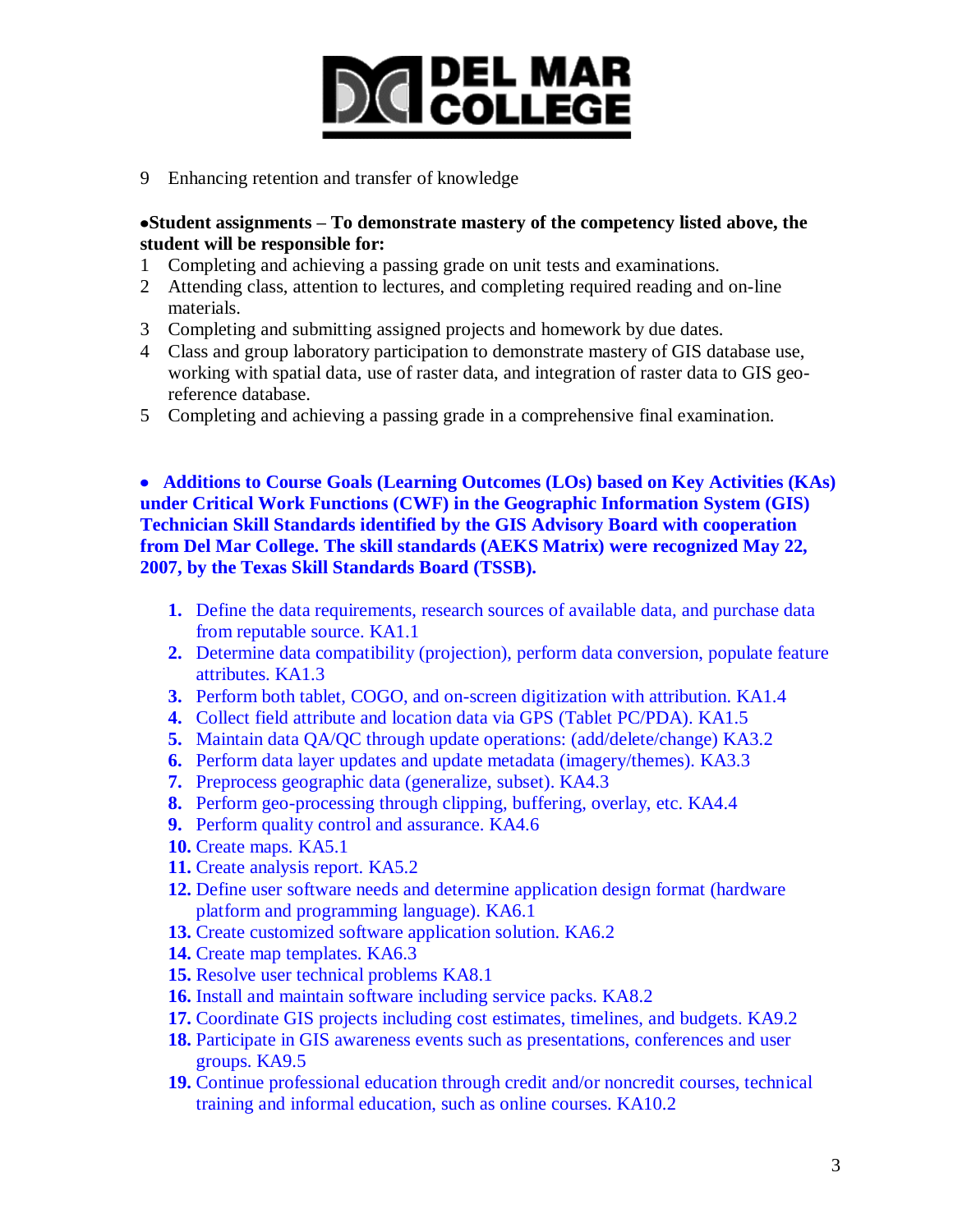

### **IV: Relations of Learning Objectives to SCANS Competencies**

### **Competency-based Outcomes with Workplace Proficiency Levels**

|               | Resources      |                |                |                | Information    |   |                |                | <b>Interpersonal Skills</b> |                |                |               |              |                |                | Systems        |                |                | Technology     |                |  |
|---------------|----------------|----------------|----------------|----------------|----------------|---|----------------|----------------|-----------------------------|----------------|----------------|---------------|--------------|----------------|----------------|----------------|----------------|----------------|----------------|----------------|--|
|               | ◠              |                | $\mathsf{C}$   | $\overline{C}$ | С              | C | C              | $\overline{C}$ | $\mathbf C$                 |                | $\overline{C}$ | $\mathcal{C}$ | $\mathsf{C}$ | C              | C              |                | $\overline{C}$ | C              | Ċ              |                |  |
|               |                | $\overline{2}$ | 3              | 4              | 5              | 6 | 7              | 8              | 9                           | 10             | 11             | 12            | 13           | 14             | 15             | 16             | 17             | 18             | 19             | 20             |  |
| A             | 3              | 1              | 3              | 1              | 3              | 3 | $\overline{2}$ | 3              | 3                           | 3              | $\overline{2}$ | 3             | 3            | 4              | $\overline{2}$ | $\overline{2}$ | $\overline{2}$ | $\overline{2}$ | 3              | $\overline{2}$ |  |
| B             | 3              | 1              | 3              | $\mathbf{1}$   | 4              | 3 | $\overline{2}$ | 3              | 3                           | $\overline{2}$ | $\overline{2}$ | 3             | 3            | 4              | 3              | $\overline{2}$ | 3              | $\overline{2}$ | $\overline{2}$ | $\overline{2}$ |  |
| $\mathcal{C}$ | 3              | $\mathbf{1}$   | 3              | 1<br>1         | 3              | 3 | $\overline{2}$ | 3              | 3                           | $\overline{2}$ | $\overline{2}$ | 3             | 3            | $\overline{4}$ | 3              | $\overline{2}$ | 3              | $\overline{2}$ | $\overline{2}$ | $\overline{2}$ |  |
| D             | $\overline{2}$ | 1              | $\overline{2}$ | $\mathbf{I}$   | 4              | 3 | $\overline{2}$ | 3              | 3                           | $\overline{2}$ | $\overline{2}$ | 3             | 3            | 4              | $\overline{4}$ | $\overline{2}$ | $\overline{2}$ | $\overline{2}$ | $\overline{2}$ | $\overline{2}$ |  |
| E             | $\overline{2}$ |                | $\overline{2}$ |                | 4              | 3 | $\overline{2}$ | 3              | 3                           | 3              | $\overline{2}$ | 3             | 3            | 4              | $\overline{2}$ | $\overline{2}$ | $\overline{2}$ | $\overline{2}$ | $\overline{2}$ | $\overline{2}$ |  |
| F             | $\overline{2}$ | $\overline{2}$ | $\overline{2}$ |                | $\overline{2}$ | 3 | $\overline{2}$ | $\overline{2}$ | $\overline{2}$              | $\overline{2}$ | $\overline{2}$ | 3             | 3            | 4              | 3              | 3              | $\overline{2}$ | 3              | $\overline{2}$ | $\overline{2}$ |  |
| G             | 3              | 3              | 3              |                | 4              | 3 | $\overline{2}$ | 3              | 3                           | 3              | $\overline{2}$ | 3             | 3            | 4              | 3              | 3              | $\overline{2}$ | 3              | $\overline{2}$ | $\overline{2}$ |  |
| H             | $\overline{2}$ | $\overline{2}$ | $\overline{2}$ | $\mathbf{1}$   | $\overline{2}$ | 3 | $\overline{2}$ | $\overline{2}$ | 3                           | 3              | $\overline{2}$ | 3             | 3            | 4              | $\overline{2}$ | $\overline{2}$ | $\overline{2}$ | $\overline{2}$ | $\overline{2}$ | $\overline{2}$ |  |
| I             | 3              | $\overline{2}$ | 3              | $\mathbf{I}$   | 3              | 3 | 3              | 3              | 3                           | 3              | $\overline{2}$ | 3             | 3            | 4              | $\overline{2}$ | $\overline{2}$ | $\overline{2}$ | $\overline{2}$ | $\overline{2}$ | $\overline{2}$ |  |
| J             | 3              | $\overline{2}$ | 3              | 1              | $\overline{2}$ | 3 | $\overline{2}$ | $\overline{2}$ | 3                           | $\overline{2}$ | $\overline{2}$ | 3             | 3            | $\overline{4}$ | $\overline{2}$ | $\overline{2}$ | $\overline{2}$ | $\overline{2}$ | 3              | $\overline{2}$ |  |
| K             | 3              | $\overline{2}$ | 3              | 1<br>1         | $\overline{2}$ | 3 | $\overline{2}$ | $\overline{2}$ | 3                           | $\overline{2}$ | $\overline{2}$ | 3             | 3            | 4              | $\overline{2}$ | $\overline{2}$ | $\overline{2}$ | $\overline{2}$ | $\overline{2}$ | $\overline{2}$ |  |
| L             | $\overline{2}$ | $\overline{2}$ | $\overline{2}$ | 1<br>1         | $\overline{2}$ | 3 | $\overline{2}$ | $\overline{2}$ | 3                           | $\overline{2}$ | $\overline{2}$ | 3             | 3            | 4              | $\overline{2}$ | $\overline{2}$ | $\overline{2}$ | $\overline{2}$ | $\overline{2}$ | $\overline{2}$ |  |
| М             | $\overline{2}$ | $\overline{2}$ | $\overline{2}$ | 1              | $\overline{2}$ | 3 | $\overline{2}$ | $\overline{2}$ | 3                           | $\overline{2}$ | $\overline{2}$ | 3             | 3            | 4              | 2              | 2              | $\overline{2}$ | $\overline{2}$ | $\overline{2}$ | $\overline{2}$ |  |